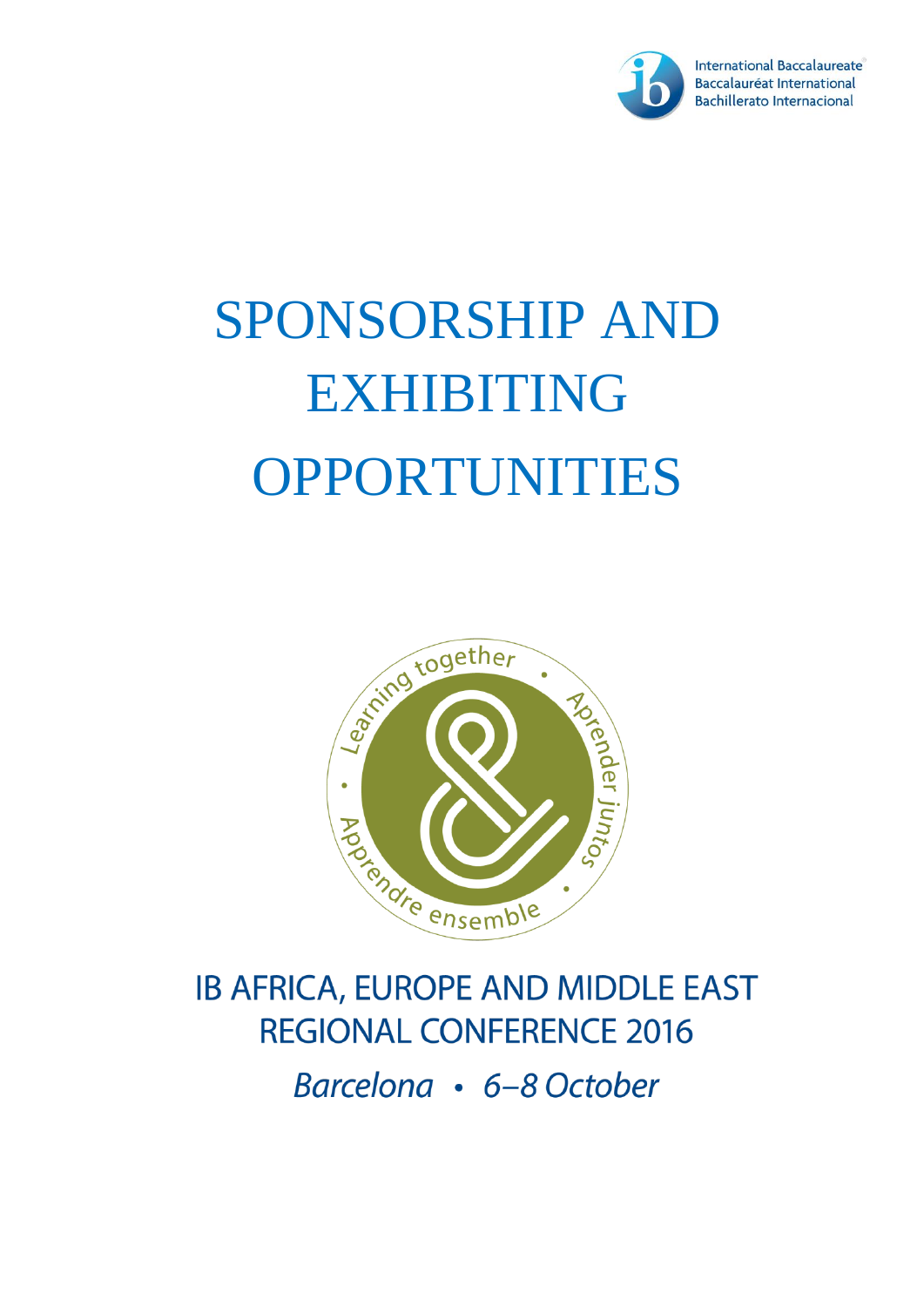# Barcelona, Spain



### **Centre Convencions Internacional de Barcelona www.ccib.es**

In a city renowned for its outstanding architectural and cultural heritage, the CCIB Convention Centre was designed by celebrated Catalan Architect Josep Lluís Mateo. Conceived to make the maximum use of Barcelona's brilliant natural light, the CCIB Convention Center offers 38 rooms over 3 floors and 2 mezzanines and spectacular views over the Mediterranean.

# **Why Become a Sponsor?**

The beautiful city of Barcelona has so much to offer, and the IB AEM Regional Conference is a unique opportunity to engage with a community that is committed to making a difference in the world.

# 1200 participants, 80+ countries Leaders & educators, many from across the globe Representing over 500 schools - Private & State

Sponsor the 2016 Regional Conference and connect with some of the most influential educational practitioners, organizations and thought leaders in the field.

The perfect opportunity if you are involved in:

- 
- Educational travel example that the elearning
- 
- 
- 
- Publishing  $\overline{a}$  Educational consultancy
	-
- Educational software  $\overline{\phantom{a}}$  School management software
- Hardware services Interactive learning
- Higher education recruitment Personnel recruitment services

Participating in this conference will create visibility for your brand and give you an unparalleled opportunity to expand your network throughout the IB AEM community. The various sponsorship opportunities give you the flexibility to showcase your services and demonstrate your commitment to the IB community in a way that best fits your needs.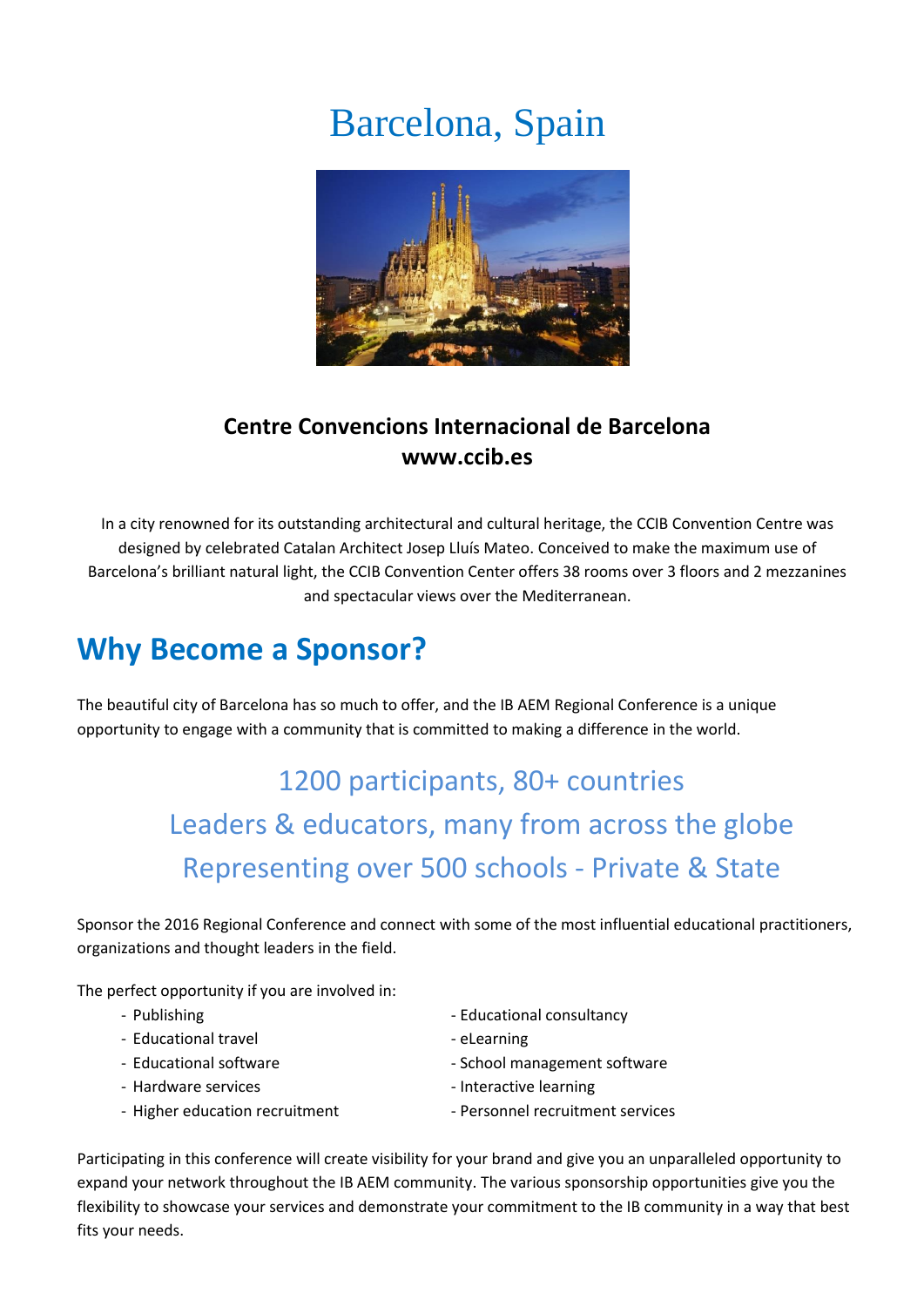### An ever growing global community of schools



### Unique Networking Opportunity

The **IB Africa, Europe, Middle East Conference** is an annual event. The last conference, held in 2015 in The Hague, was attended by over **1200** Heads, Educators, IB Programme Coordinators and other members of the IB community, from over **80 countries**.

The IB AEM 2016 Regional Conference will bring together members of the IB community to share and learn from each other's experiences. It is the ideal forum to meet and discuss with educators, heads of school, coordinators and university and government representatives, allowing the community to share experiences around a subject all have a passion for – international education.

The exhibition area is designed in order to optimize networking opportunities so you will fully benefit from this unique opportunity to interact with Heads and Educators from the Africa, Europe, Middle East region.

Participants will engage in discussions covering diverse areas of education: from classroom practices and online learning to professional development for teachers and the more philosophical questions of how students obtain and synthesize knowledge.

## Why Become a Supporter / Exhibitor?

- Meet schools and potential customers from all over the Africa, Europe and Middle East region our last conference was attended by participants from over 80 countries.
- Increase your profile by networking with a diverse range of professionals and service/product users.
- Speak one to one with key buyers and decision makers.
- Showcase your products and services.

### SPONSORSHIP & EXHIBITOR PACKAGES

Our conference sponsors are a vibrant part of our event. By sponsoring the conference, you will maximize the visibility of your brand, build name recognition and most importantly network among participants. You will have the opportunity of engaging with the diverse members of the IB community as well as building recognition for your organization across both the private and the public educational sectors. All refreshments, breaks and meals will be taken in the exhibit halls to ensure maximum interaction with participants. The conference offers a variety of sponsorship levels to meet your needs.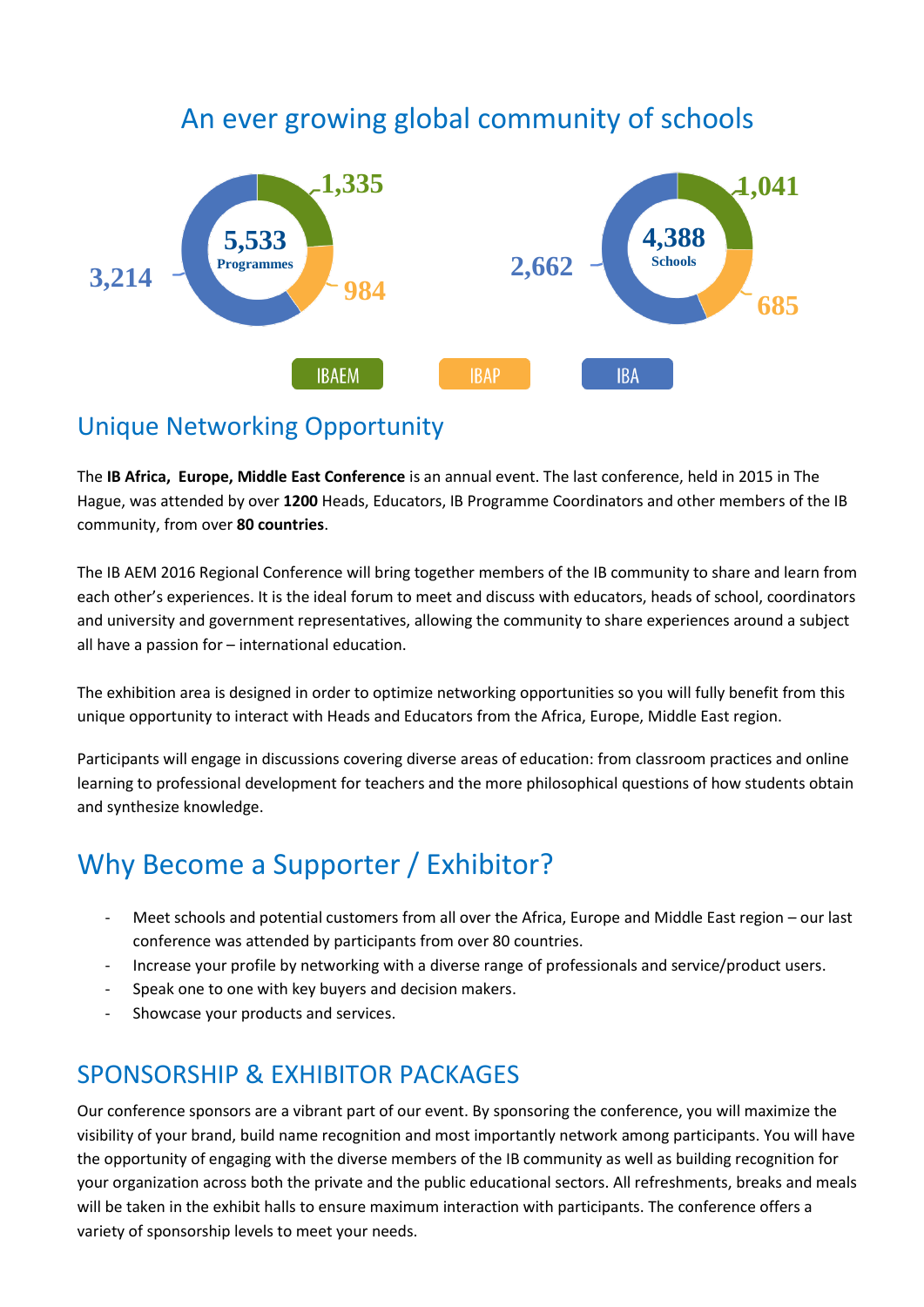#### **GLOBAL Sponsor package \$30,000**

- Includes the Platinum Sponsorship packages from both the IB Americas regional conference in Toronto 2016 and IBAEM regional conference in Barcelona 2016
- For more detailed information on the global sponsorship package, contact [conference.ibaem@ibo.org](mailto:conference.ibaem@ibo.org)

#### **PLATINUM Sponsor package € 14250**

- Recognition of sponsorship of keynote speaker on keynote screen (Keynotes are attended by all participants)
- Logo on welcoming screen during keynote sessions
- Sponsor banner (standard size, provided by sponsor) displayed in plenary room
- 3 conference registrations including access to all breakout sessions
- Full page advertisement in conference programme booklet
- Special feature company article/bio in conference booklet
- Logo, and acknowledgement in conference programme booklet
- Logo on conference website with link to sponsor website
- Sponsorship acknowledgement and company logo in participant Welcome/Registration Letter
- Gift item/brochure to be included in conference welcome bag
- Expo sessions on Friday 7 October and Saturday 8 October
- Priviledged exhibition location within the venue for optimized visibility and networking opportunities
- Exhibit space within the exhibition hall
- Two draped tables with 4 chairs with Wi-Fi connection
- Exposure during all coffee breaks and meals
- Conference Appreciation dinner, Thursday 6 October
- Welcome reception and conference evening dinner, Friday 7 October
- 2 complimentary companion passes to welcome reception and conference evening

#### *Additional team members will pay a discounted fee of EUR 485 pp (maximum 3 participants)*

#### **GOLD Sponsor package € 9850**

- 2 conference registrations
- Full page advertisement in conference programme
- Logo, description and acknowledgement in conference programme
- Logo on conference website with link to sponsor website
- Logo on welcoming screen during keynote sessions
- Gift item/brochure to be included in conference welcome bag
- Expo session on Friday 7 October and Saturday 8 October
- Exhibit space within in the exhibition hall
- Two draped tables with 4 chairs
- Wi-Fi connection
- All coffee breaks and meals
- Welcome reception and conference evening dinner, Friday 7 October
- Conference Appreciation dinner, Thursday 6 October
- 2 complimentary companion passes to welcome reception and conference evening

*Additional team members will pay a discounted fee of EUR 485 pp (maximum 3 participants)*